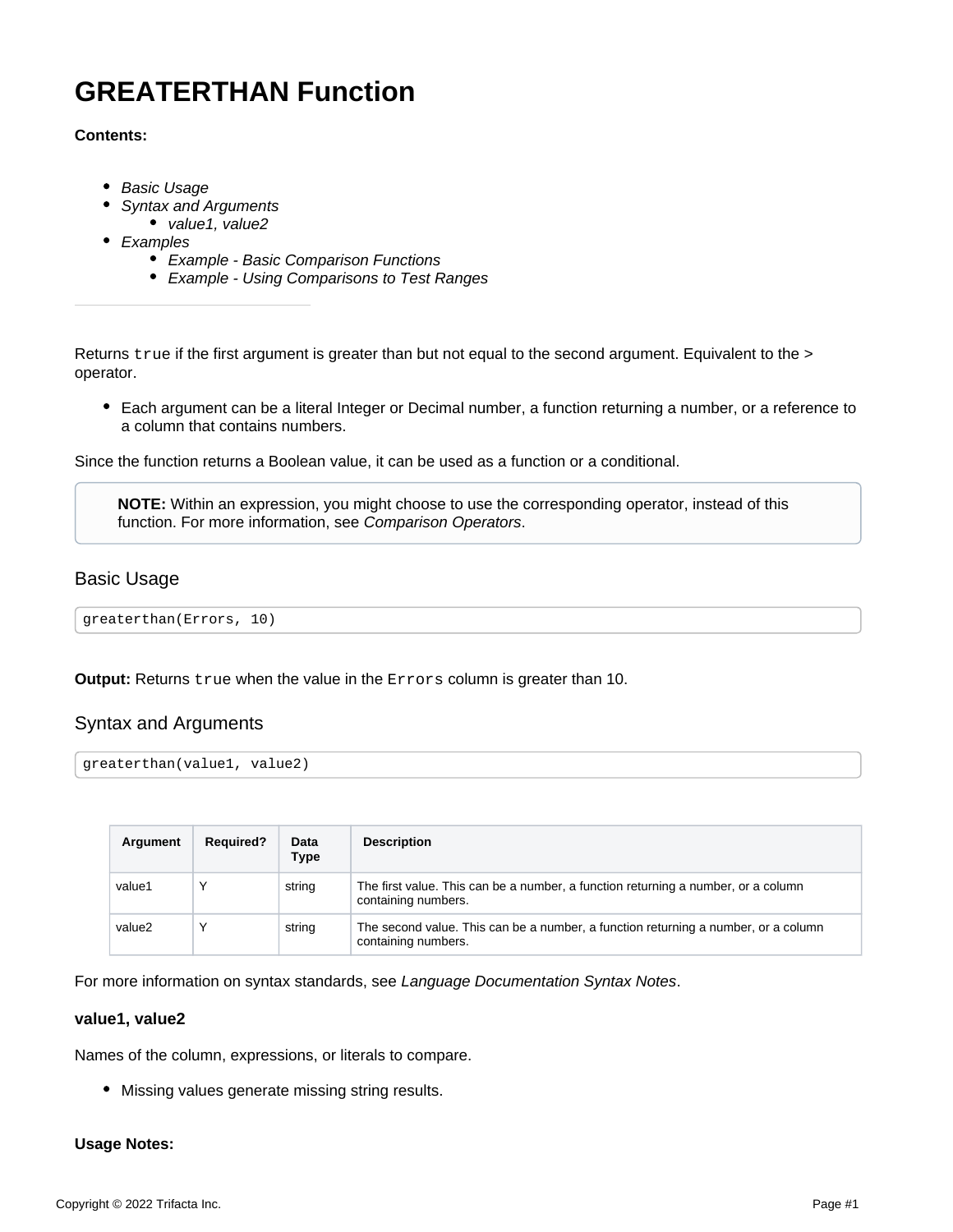| <b>Required?</b> | Data Type                                                              | <b>Example Value</b> |
|------------------|------------------------------------------------------------------------|----------------------|
| Yes              | Column reference, function, or numeric or String value $\mid$ myColumn |                      |

# <span id="page-1-0"></span>Examples

**Tip:** For additional examples, see [Common Tasks](https://docs.trifacta.com/display/r068/Common+Tasks).

## <span id="page-1-1"></span>**Example - Basic Comparison Functions**

This simple example demonstrate available comparison functions:

- LESSTHAN See [LESSTHAN Function](https://docs.trifacta.com/display/r068/LESSTHAN+Function).
- $\bullet$  LESSTHANEQUAL See [LESSTHANEQUAL Function](https://docs.trifacta.com/display/r068/LESSTHANEQUAL+Function).
- EQUAL See [EQUAL Function](https://docs.trifacta.com/display/r068/EQUAL+Function).
- NOTEQUAL See [NOTEQUAL Function](https://docs.trifacta.com/display/r068/NOTEQUAL+Function).
- GREATERTHAN See [GREATERTHAN Function](#page-0-3).
- GREATERTHANEQUAL See [GREATERTHANEQUAL Function](https://docs.trifacta.com/display/r068/GREATERTHANEQUAL+Function).

#### **Source:**

| colA | colB           |  |  |
|------|----------------|--|--|
| 1    | 11             |  |  |
| 2    | 10             |  |  |
| 3    | 9              |  |  |
| 4    | 8              |  |  |
| 5    | 7              |  |  |
| 6    | 6              |  |  |
| 7    | 5              |  |  |
| 8    | 4              |  |  |
| 9    | 3              |  |  |
| 10   | $\overline{2}$ |  |  |
| 11   | 1              |  |  |

#### **Transformation:**

Add the following transforms to your recipe, one for each comparison function:

| <b>Transformation Name</b>    | New formula          |  |  |
|-------------------------------|----------------------|--|--|
| Parameter: Formula type       | Single row formula   |  |  |
| Parameter: Formula            | LESSTHAN(colA, colB) |  |  |
| Parameter: New column<br>name | '1t'                 |  |  |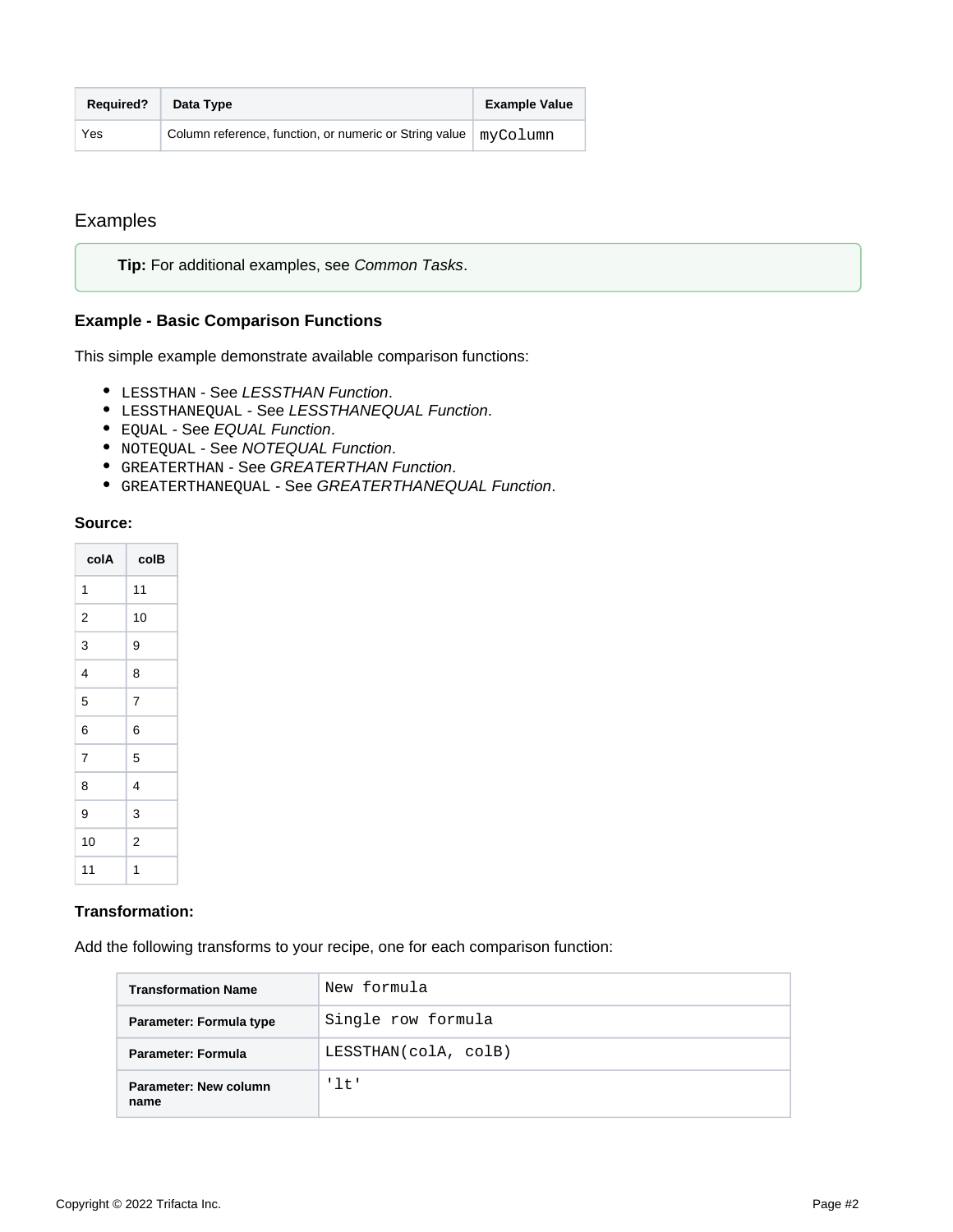| <b>Transformation Name</b>    | New formula               |  |  |
|-------------------------------|---------------------------|--|--|
| Parameter: Formula type       | Single row formula        |  |  |
| <b>Parameter: Formula</b>     | LESSTHANEQUAL(colA, colB) |  |  |
| Parameter: New column<br>name | 'lte'                     |  |  |

| <b>Transformation Name</b>    | New formula        |  |  |
|-------------------------------|--------------------|--|--|
| Parameter: Formula type       | Single row formula |  |  |
| <b>Parameter: Formula</b>     | EQUAL(colA, colB)  |  |  |
| Parameter: New column<br>name | eq'                |  |  |

| <b>Transformation Name</b>    | New formula          |  |  |
|-------------------------------|----------------------|--|--|
| Parameter: Formula type       | Single row formula   |  |  |
| Parameter: Formula            | NOTEQUAL(colA, colB) |  |  |
| Parameter: New column<br>name | 'neq'                |  |  |

| <b>Transformation Name</b>    | New formula             |
|-------------------------------|-------------------------|
| Parameter: Formula type       | Single row formula      |
| Parameter: Formula            | GREATERTHAN(colA, colB) |
| Parameter: New column<br>name | 'qt'                    |

| <b>Transformation Name</b>    | New formula                  |
|-------------------------------|------------------------------|
| Parameter: Formula type       | Single row formula           |
| <b>Parameter: Formula</b>     | GREATERTHANEQUAL(colA, colB) |
| Parameter: New column<br>name | 'qte'                        |

# **Results:**

| colA | colB | qte   | gt    | neg   | eq    | Ite   | It    |
|------|------|-------|-------|-------|-------|-------|-------|
| 1    | 11   | false | false | true  | false | true  | true  |
| 2    | 10   | false | false | true  | false | true  | true  |
| 3    | 9    | false | false | true  | false | true  | true  |
| 4    | 8    | false | false | true  | false | true  | true  |
| 5    | 7    | false | false | true  | false | true  | true  |
| 6    | 6    | true  | false | false | true  | true  | false |
| 7    | 5    | true  | true  | true  | false | false | false |
| 8    | 4    | true  | true  | true  | false | false | false |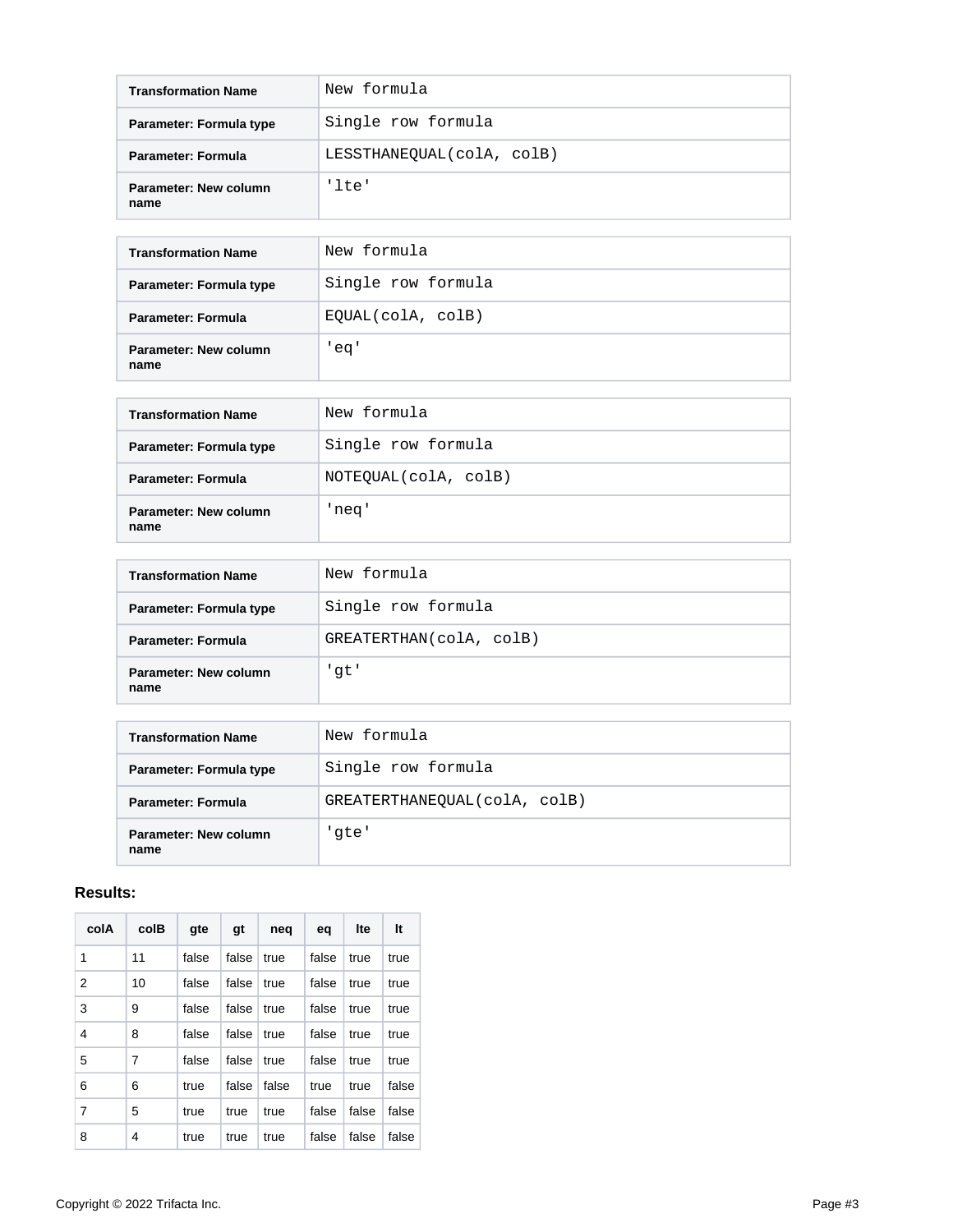| - 9 | - 3            |  | true   true   true   false   false   false |  |  |
|-----|----------------|--|--------------------------------------------|--|--|
| 10  | $\overline{2}$ |  | true   true   true   false   false   false |  |  |
| -11 |                |  | true   true   true   false   false   false |  |  |

## <span id="page-3-0"></span>**Example - Using Comparisons to Test Ranges**

In the town of Circleville, citizens are allowed to maintain a single crop circle in their backyard, as long as it confirms to the town regulations. Below is some data on the size of crop circles in town, with a separate entry for each home. Limits are displayed in the adjacent columns, with the inclusive columns indicating whether the minimum or maximum values are inclusive.

**Tip:** As part of this exercise, you can see how to you can extend your recipe to perform some simple financial analysis of the data.

#### **Source:**

| Location           | Radius ft | minRadius ft | minInclusive | maxRadius ft | maxinclusive |
|--------------------|-----------|--------------|--------------|--------------|--------------|
| House1             | 55.5      | 10           | Υ            | 25           | N            |
| House2             | 12        | 10           | Υ            | 25           | N            |
| House3             | 14.25     | 10           | Υ            | 25           | N            |
| House4             | 3.5       | 10           | Υ            | 25           | N            |
| House <sub>5</sub> | 27        | 10           | Υ            | 25           | N            |

#### **Transformation:**

After the data is loaded into the Transformer page, you can begin comparing column values:

| <b>Transformation Name</b>                                   | New formula        |  |  |  |
|--------------------------------------------------------------|--------------------|--|--|--|
| Parameter: Formula type                                      | Single row formula |  |  |  |
| LESSTHANEOUAL(Radius ft, minRadius ft)<br>Parameter: Formula |                    |  |  |  |
| Parameter: New column<br>name                                | 'tooSmall'         |  |  |  |

While accurate, the above transform does not account for the minInclusive value, which may be changed as part of your steps. Instead, you can delete the previous transform and use the following, which factors in the other column:

| Transformation<br><b>Name</b>        | New formula                                                                                                  |
|--------------------------------------|--------------------------------------------------------------------------------------------------------------|
| Parameter:<br>Formula type           | Single row formula                                                                                           |
| Parameter:<br><b>Formula</b>         | $IF(\text{minInclusive} == 'Y'.LESSTHANEOUAL(Radius ft.minRadius ft).$<br>LESSTHAN(Radius ft, minRadius ft)) |
| <b>Parameter: New</b><br>column name | 'tooSmall'                                                                                                   |

In this case, the IF function tests whether the minimum value is inclusive (values of 10 are allowed). If so, the LE SSTHANEQUAL function is applied. Otherwise, the LESSTHAN function is applied. For the maximum limit, the following step applies: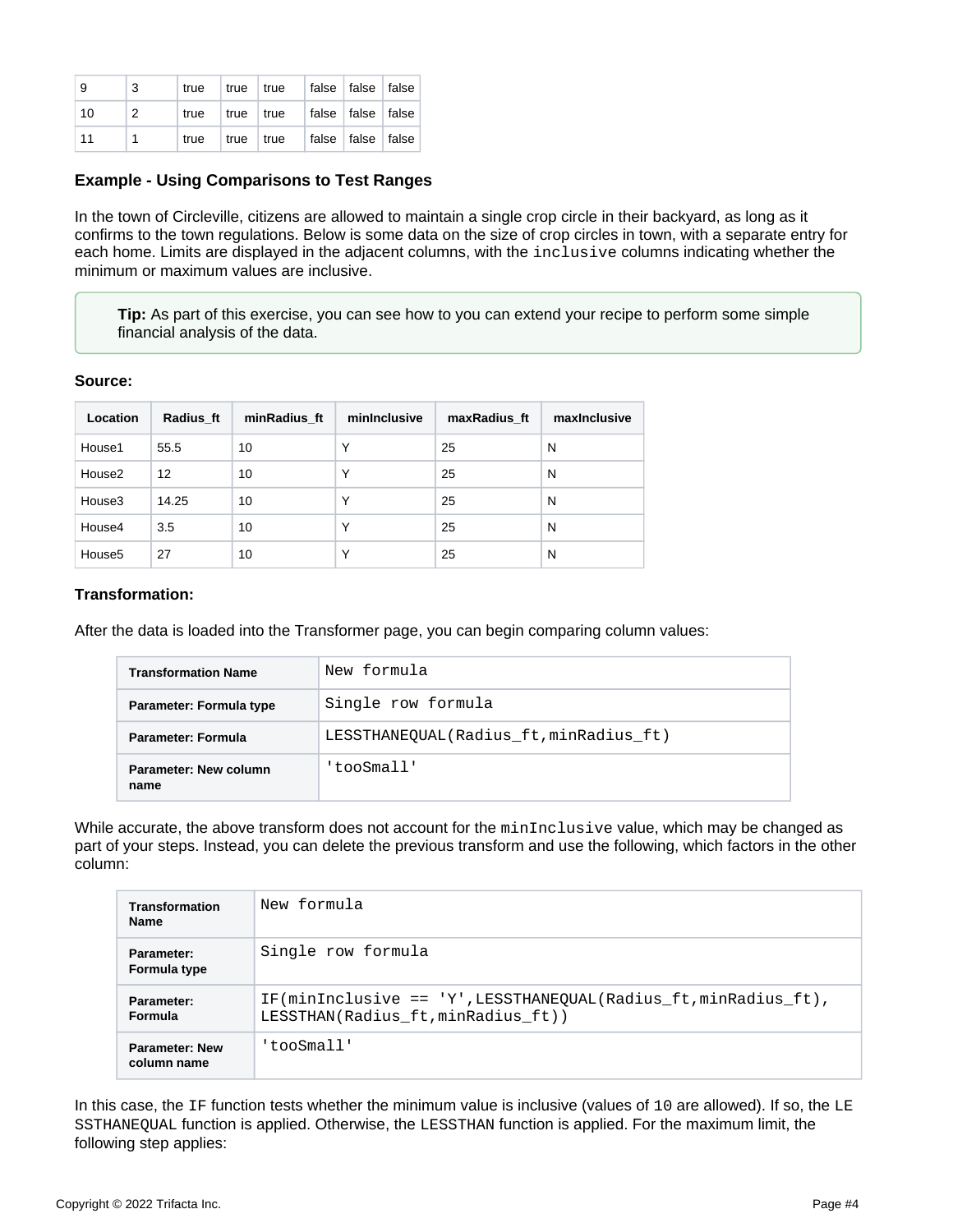| <b>Transformation</b><br><b>Name</b> | New formula                                                                                                 |  |
|--------------------------------------|-------------------------------------------------------------------------------------------------------------|--|
| Parameter:<br>Formula type           | Single row formula                                                                                          |  |
| Parameter:<br>Formula                | IF(maxInclusive == 'Y', GREATERTHANEOUAL(Radius ft,<br>maxRadius ft), GREATERTHAN(Radius ft, maxRadius ft)) |  |
| <b>Parameter: New</b><br>column name | 'tooBig'                                                                                                    |  |

Now, you can do some analysis of this data. First, you can insert a column containing the amount of the fine per foot above the maximum or below the minimum. Before the first derive command, insert the following, which is the fine (\$15.00) for each foot above or below the limits:

| <b>Transformation Name</b>    | New formula        |
|-------------------------------|--------------------|
| Parameter: Formula type       | Single row formula |
| Parameter: Formula            | 15                 |
| Parameter: New column<br>name | 'fineDollarsPerFt' |

At the end of the recipe, add the following new line, which calculates the fine for crop circles that are too small:

| <b>Transformation Name</b>           | New formula                                                                     |  |  |
|--------------------------------------|---------------------------------------------------------------------------------|--|--|
| <b>Parameter: Formula</b><br>type    | Single row formula                                                              |  |  |
| <b>Parameter: Formula</b>            | IF(tooSmall == 'true', (minRadius ft - Radius ft) $*$<br>fineDollarsPerFt, 0.0) |  |  |
| <b>Parameter: New</b><br>column name | 'fine Dollars'                                                                  |  |  |

The above captures the too-small violations. To also capture the too-big violations, change the above to the following:

| <b>Transformation</b><br><b>Name</b> | New formula                                                                                                                                                  |
|--------------------------------------|--------------------------------------------------------------------------------------------------------------------------------------------------------------|
| Parameter:<br>Formula type           | Single row formula                                                                                                                                           |
| Parameter:<br><b>Formula</b>         | IF(tooSmall == 'true', (minRadius ft - Radius ft) $*$<br>fineDollarsPerFt, $if(toobjg == 'true', (Radius_f t -$<br>maxRadius ft) * fineDollarsPerFt, '0.0')) |
| Parameter:<br>New column<br>name     | 'fine Dollars'                                                                                                                                               |

In place of the original "false" expression (0.0), the above adds the test for the too-big values, so that all fines are included in a single column. You can reformat the fine\_Dollars column to be in dollar format:

**Transformation Name** Edit column with formula